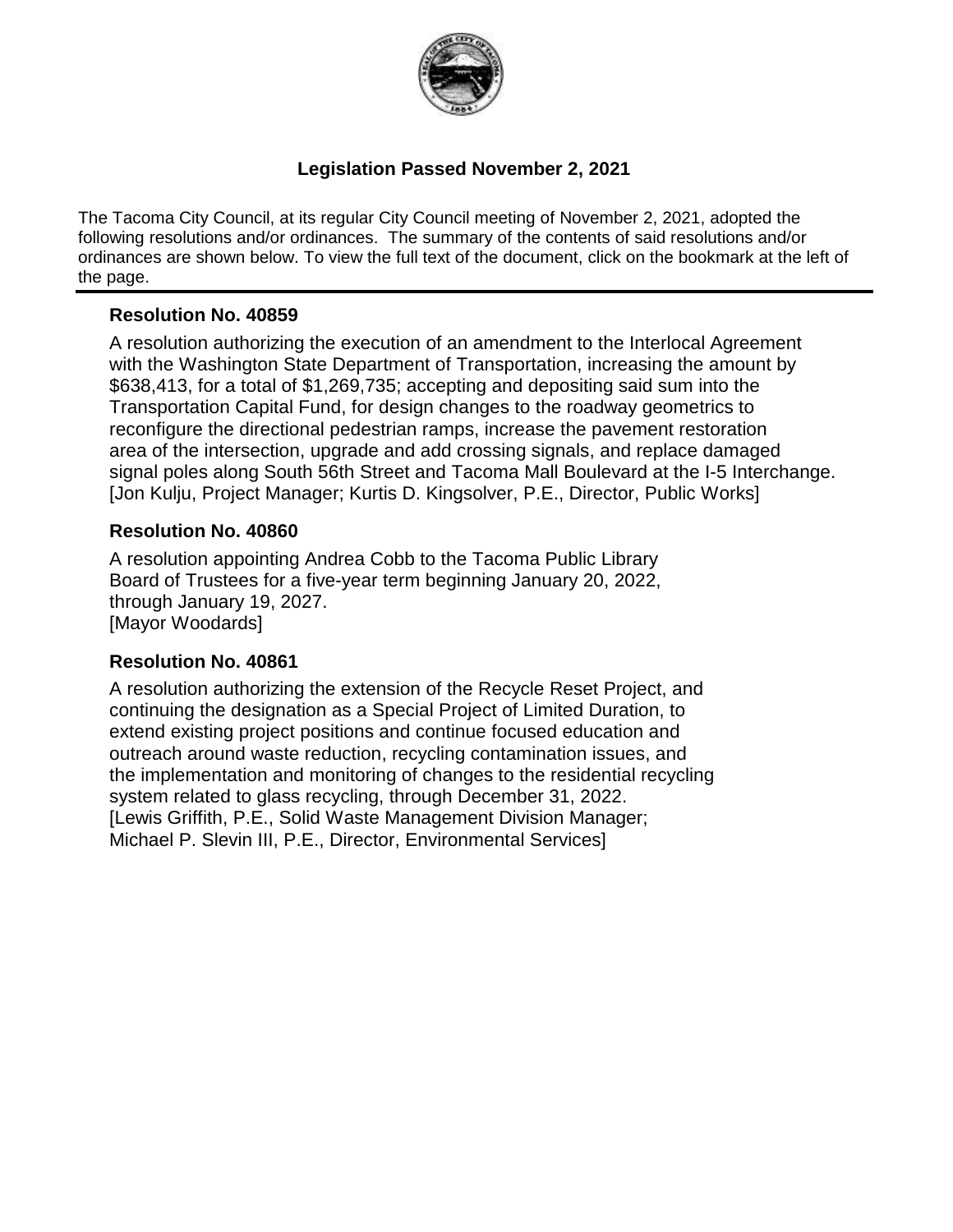Req. #21-0995



## **RESOLUTION NO. 40859**

1 2 3 4 5 6 7 8 A RESOLUTION relating to public works; authorizing the execution of an amendment to the Interlocal Agreement with the Washington State Department of Transportation, increasing the amount by \$638,413, for a total of \$1,269,735, and accepting reimbursement for said sum into the Transportation Capital Fund, for design changes to the roadway geometrics to reconfigure the directional pedestrian ramps, increase the pavement restoration area of the intersection, upgrade and add crossing signals, and replace damaged signal poles along South 56th Street and Tacoma Mall Boulevard at the Interstate 5 Interchange Americans with Disabilities Act Compliance Project. WHEREAS on January 28, 2020, the City Council adopted Resolution

9 No. 40538 for an Interlocal Agreement ("Agreement") with the Washington State

10 Department of Transportation ("WSDOT"), for an original total amount of \$631,322,

11

and

12 13 14 15 16 17 18 19 20 21 22 23 24 25 26 WHEREAS this Agreement established a partnership with WSDOT for the purposes of installing new and upgraded curb ramps where needed at South 56th Street and Tacoma Mall Boulevard at the Interstate 5 ("I-5") interchange, and WHEREAS both parties agreed that the City was in the best position to design and manage the construction of the Americans with Disabilities Act ("ADA") compliant curb ramp project, with WSDOT being responsible for the total cost, and WHEREAS the parties are now seeking approval for Amendment No. 1 to the Agreement, which will increase the Agreement amount by \$638,413, for a total of \$1,269,735, to allow for design changes to the roadway geometrics to reconfigure the directional pedestrian ramps, increase the pavement restoration area of the intersection, upgrade and add crossing signals, and replace damaged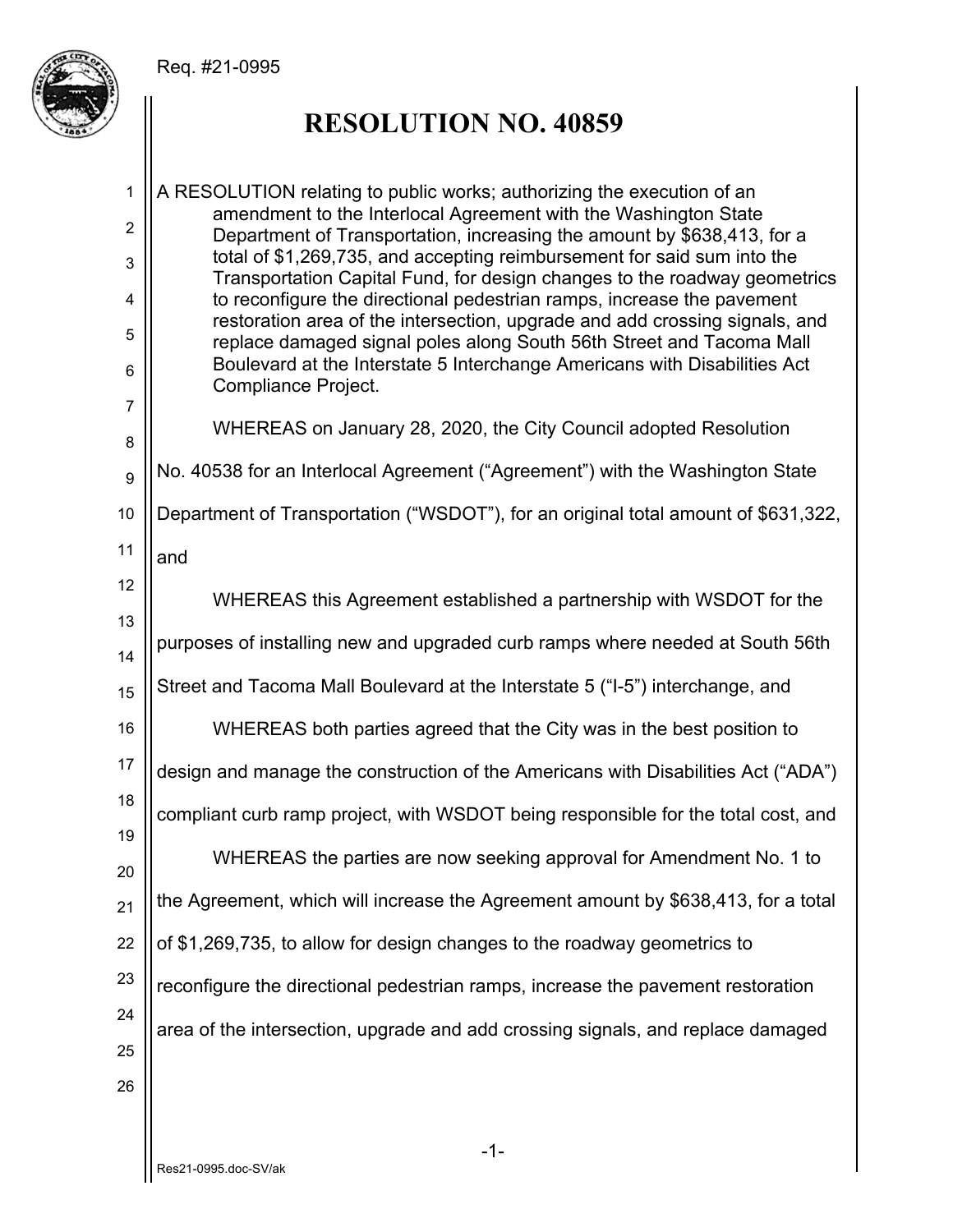

1

2

signal poles along South 56th Street and Tacoma Mall Boulevard at the I-5 interchange ADA Compliance Project; Now, Therefore,

3 4 5 6 7 8 9 10 11 12 13 14 15 16 17 18 19 20 21 22 23 24 25 26 BE IT RESOLVED BY THE COUNCIL OF THE CITY OF TACOMA: Section 1. That the proper officers of the City are hereby authorized to execute Amendment No. 1 to the Interlocal Agreement with the Washington State Department of Transportation, increasing the amount by \$638,413, and accepting reimbursement for said sum into the Transportation Capital Fund, for a total of \$1,269,735, for the purpose of design changes to the roadway geometrics to reconfigure the directional pedestrian ramps, increase the pavement restoration area of the intersection, upgrade and add crossing signals, and replace damaged signal poles along South 56th Street and Tacoma Mall Boulevard at the Interstate 5 Interchange Americans with Disabilities Act Compliance Project. Section 2. That the City Manager, or designee, is hereby authorized to take and execute any additional measures or documents that may be necessary to complete this transaction which are consistent with the approved form of documents referenced by this Resolution, and the intent of this Resolution. Adopted Mayor Attest:  $\overline{a}$ City Clerk Approved as to form:  $\overline{a}$ Deputy City Attorney

Res21-0995.doc-SV/ak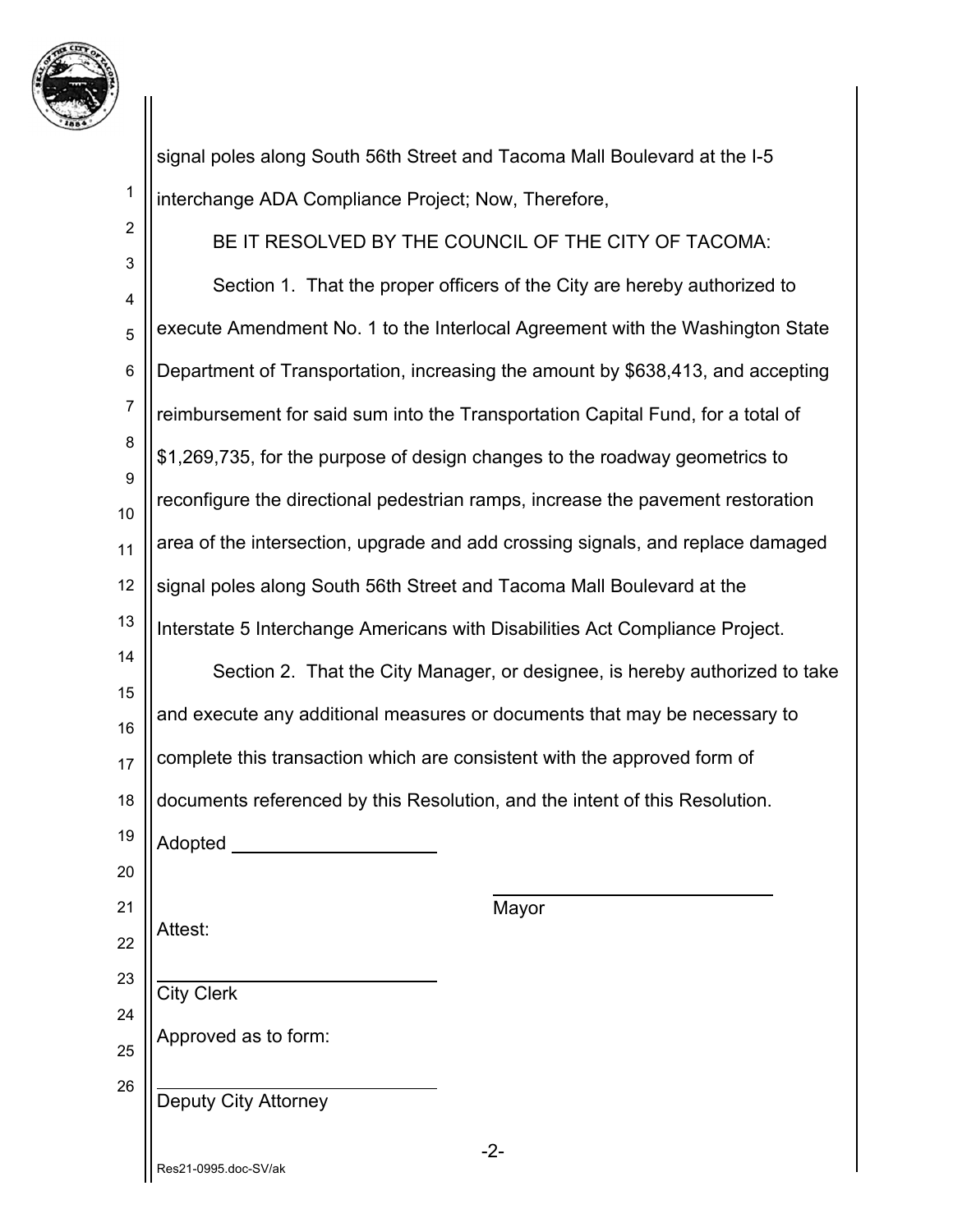### Req. #21-1038



# **RESOLUTION NO. 40860**

| 1                            | BY REQUEST OF MAYOR WOODARDS                                                                                                                      |
|------------------------------|---------------------------------------------------------------------------------------------------------------------------------------------------|
| $\overline{\mathbf{c}}$<br>3 | A RESOLUTION relating to committees, boards, and commissions; appointing an<br>individual to the Board of Trustees for the Tacoma Public Library. |
| 4                            | WHEREAS a vacancy exists on the Board of Trustees for the Tacoma Public                                                                           |
| 5                            | Library, and                                                                                                                                      |
| 6                            | WHEREAS, under Tacoma City Charter Section 2.4, appointments may be                                                                               |
| $\overline{7}$<br>8          | made by a majority vote of the City Council from names presented in writing to the                                                                |
| 9                            | City Council by the Mayor, and                                                                                                                    |
| 10                           | WHEREAS the Mayor has nominated Andrea Cobb to serve on the Board of                                                                              |
| 11                           | Trustees of the Tacoma Public Library for a five-year term beginning January 20,                                                                  |
| 12                           | 2022, to expire on January 19, 2027; Now, Therefore,                                                                                              |
| 13<br>14                     | BE IT RESOLVED BY THE COUNCIL OF THE CITY OF TACOMA:                                                                                              |
| 15                           | That Andrea Cobb is hereby appointed to serve on the Board of Trustees                                                                            |
| 16                           | of the Tacoma Public Library for a five-year term beginning January 20, 2022, to                                                                  |
| 17                           | expire on January 19, 2027, and until a successor is appointed.                                                                                   |
| 18                           | Adopted                                                                                                                                           |
| 19<br>20                     |                                                                                                                                                   |
| 21                           | Mayor<br>Attest:                                                                                                                                  |
| 22                           |                                                                                                                                                   |
| 23                           | <b>City Clerk</b>                                                                                                                                 |
| 24                           | Approved as to form:                                                                                                                              |
| 25                           |                                                                                                                                                   |
| 26                           | <b>City Attorney</b>                                                                                                                              |
|                              | $-1-$<br>Res21-1038.doc-WCF/ak                                                                                                                    |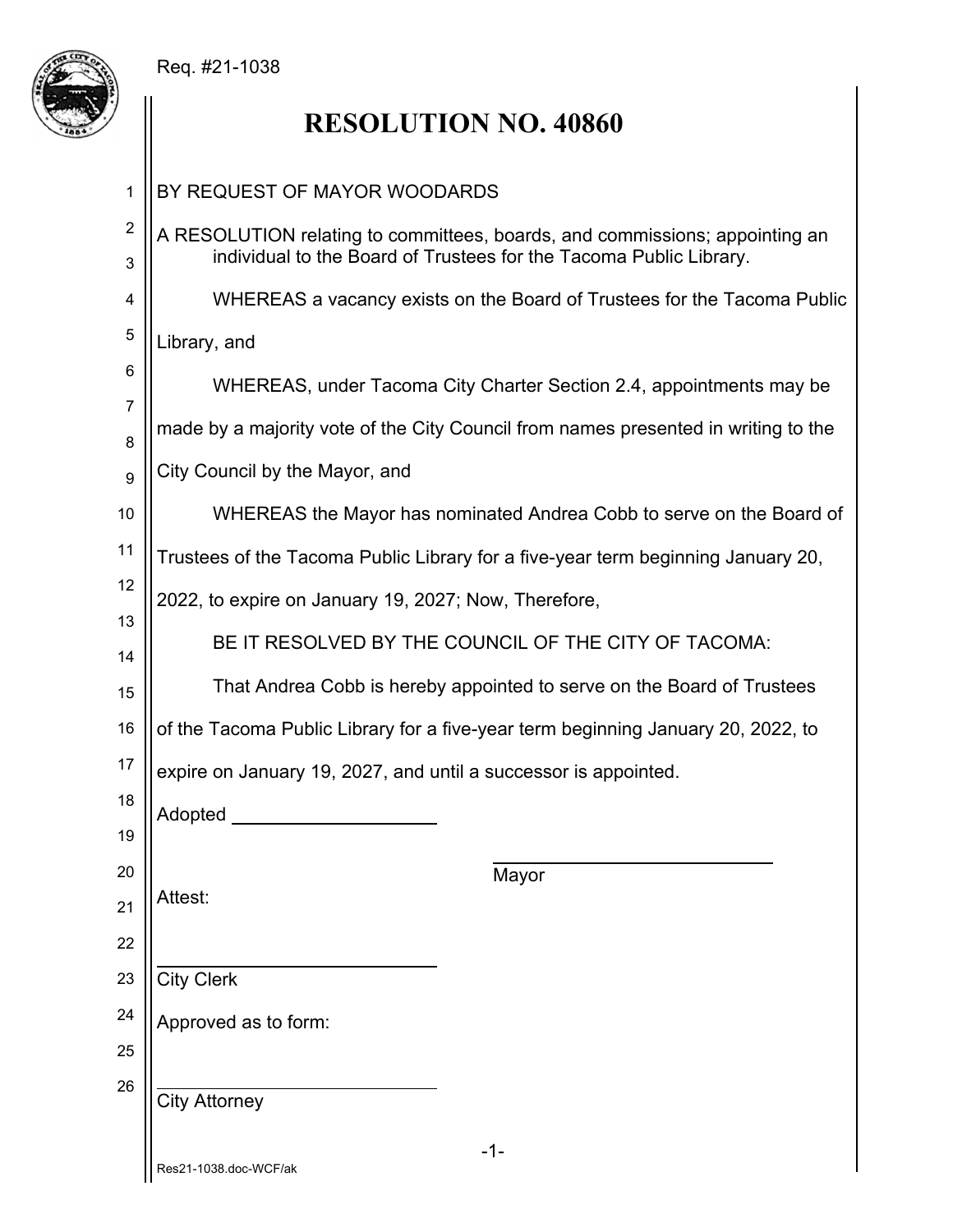#### Req. #21-0994



### **RESOLUTION NO. 40861**

1 2 3 4 5 6 7 8 9 10 11 12 13 14 15 16 17 18 19 20 21 22 23 24 25 26 A RESOLUTION relating to a special project of limited duration; authorizing the extension of the Recycle Reset Project through December 31, 2022; to extend the existing project positions and continue focused education and outreach around waste reduction, recycling contamination issues, and continue the implementation and monitoring of changes to the residential recycling system related to glass recycling pursuant to Section 1.24.187 of the Tacoma Municipal Code and Section 6.1(h) of the Tacoma City Charter. WHEREAS, on October 29, 2019, Resolution No. 40461 established the Recycle Reset Project as a special project of limited duration, effective November 1, 2019, for the purpose of authorizing additional project positions to assist with the implementation of changes to the residential recycling system and provide focused education and outreach around waste reduction, recycling contamination issues, and how the change affects our customers, and WHEREAS, due to delays caused by the COVID-19 pandemic and a need to adapt outreach and education strategies to work with social distancing and virtual mediums that impacted the implementation schedule, the planned education and outreach strategies are still in progress and require additional time, and WHEREAS in addition, the Recycle Reset Project team secured grant funding that will supplement the Recycle Reset education surcharge revenue to provide funding through 2022, and WHEREAS, one of the primary education strategies of the project is the Recycling Ambassador program, which focuses on active community residents of Tacoma who are willing to undergo training to become recognized by the City as a Recycle Reset Ambassador, to help share information and promote recycling in their communities, and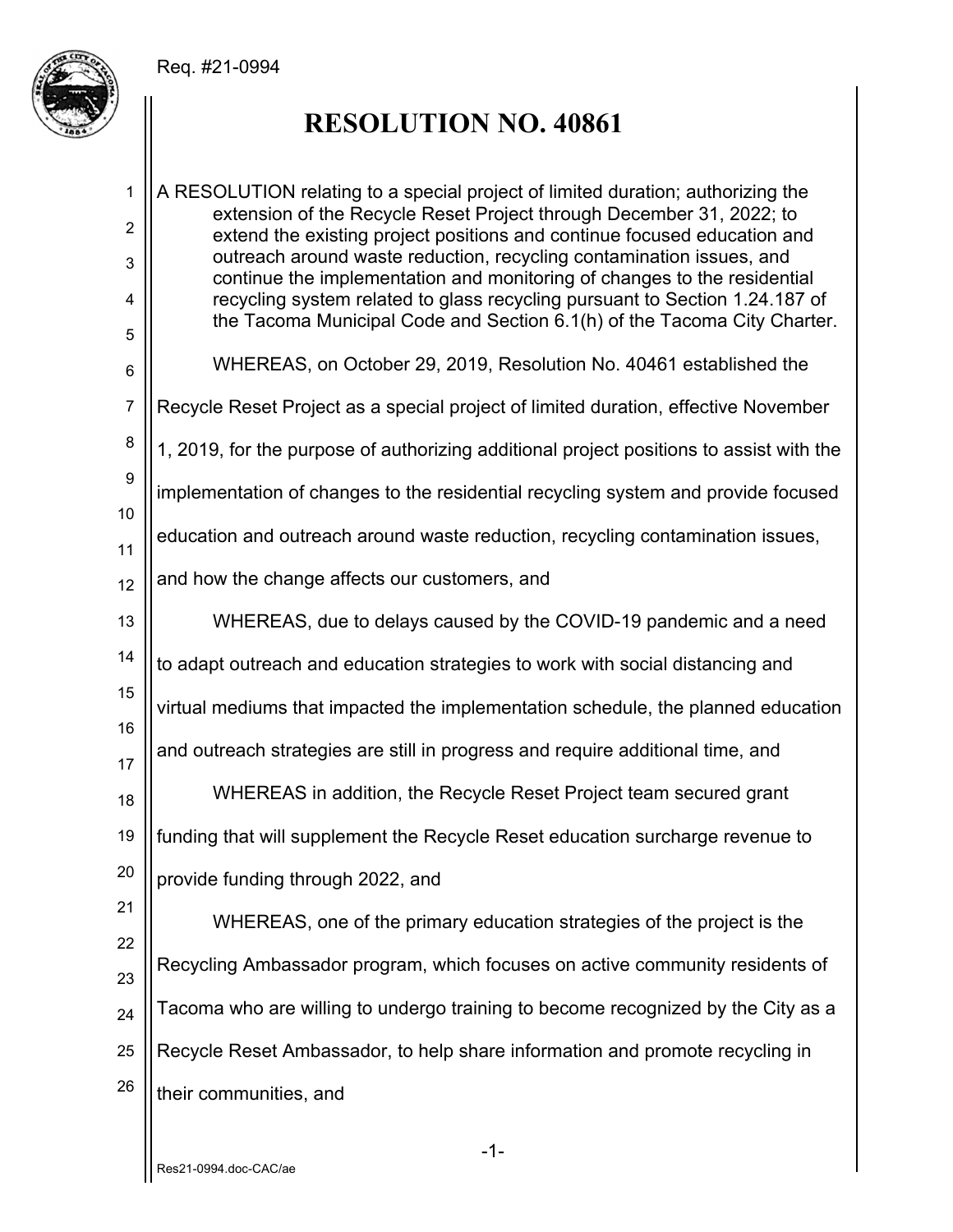

1

2

3

4

5

6

7

 WHEREAS Recycling Ambassador trainings to date have been conducted in English, Spanish, and Russian and additional trainings that will extend into 2022 are planned in English, Spanish, Russian, and Asian/Pacific Islander languages, and

 WHEREAS the project also included development of curriculum targeting primary school children, which has been added to the EnviroChallenger program to provide waste reduction and recycling education in Tacoma schools, and

8 9 10 11 12 13 14 15 16 17 WHEREAS a customer survey conducted in the summer of 2021 helped staff preliminarily gauge the carbon emissions associated with customers driving to the new glass recycling drop-off locations but additional data is needed to determine any geographical gaps in service, and this will help to determine the assumed usage and location needs of the South End drop-off location in the future, and a follow-up survey will be conducted in 2022 to include an evaluation of customer satisfaction, volume of glass recycled, and data to estimate the carbon benefits and impacts of the glass drop-off collection system, and

18 19 20 21 22 WHEREAS the Environmental Services Department recommends extending the Recycle Reset Project through the end of December 2022, and the staffing needs to support ongoing recycling education and outreach will be evaluated in the 2023-2024 biennial budget cycle, and

23 24 25 26 WHEREAS, pursuant to the provisions of Tacoma Municipal Code 1.24.187 and Tacoma City Charter Section 6.1(h), employees who are not regular employees and are hired as special project employees are unclassified and paid as provided for by ordinance or resolution of the City Council; Now, Therefore,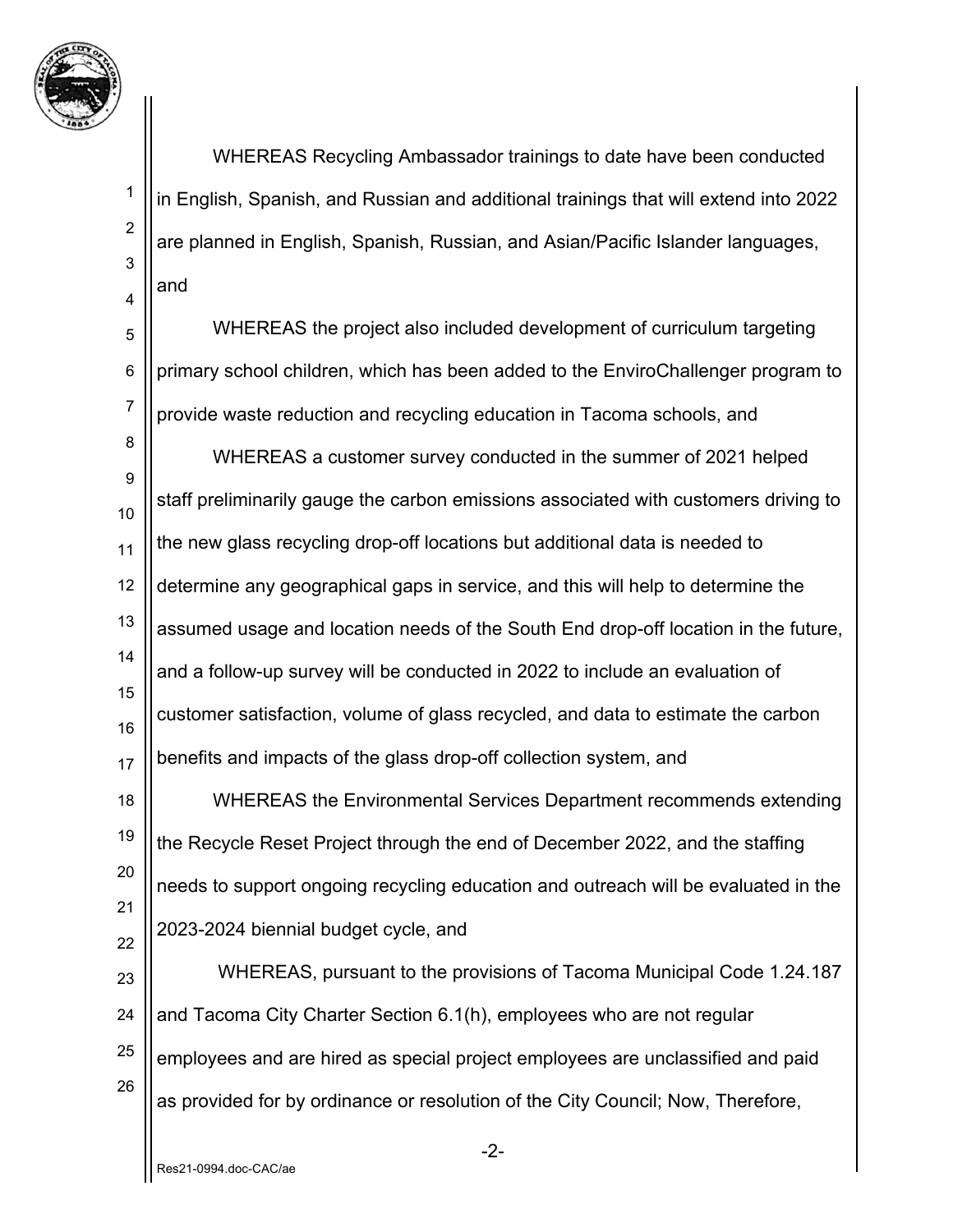

1

2

3

4

BE IT RESOLVED BY THE COUNCIL OF THE CITY OF TACOMA:

Section 1. That the City Council does hereby approve and authorize the extension of the Recycle Reset Project as a special project of limited duration, through December 31, 2022.

5 6 7 8 9 Section 2. That, in accordance with Tacoma Municipal code ("TMC") 1.24.187 and Tacoma City Charter Section 6.1(h), employees who have been hired or may be hired for the special project designated herein shall be unclassified special project employees as of the date of hire.

10 11 12 13 14 15 16 Section 3. That the salaries and classifications set forth in the Compensation Plan for permanent employees, or the closest classifications, shall be applied, contingent upon funding, to similar positions of the special project, which positions may include, but are not limited to, management analyst II, project specialist, solid waste worker, customer service representative, and laborer. The Compensation Plan is, by this reference, incorporated herein as if fully set forth.

17 18 19 20 21 22 23 Section 4. That employees who have been hired or may be hired to work on the special project designated herein as special project employees shall receive benefits, all in accordance with and pursuant to the provisions of the Compensation Plan of the City of Tacoma and shall participate in the City's Retirement System; provided, however, that the special project employees hired to work on the identified special project shall not be eligible for longevity pay.

24 25 26 Section 5. That, inasmuch as the positions to be filled pursuant to this resolution are of a temporary nature and are unique in that they pertain only to the aforementioned special project, they are deemed unclassified, temporary positions